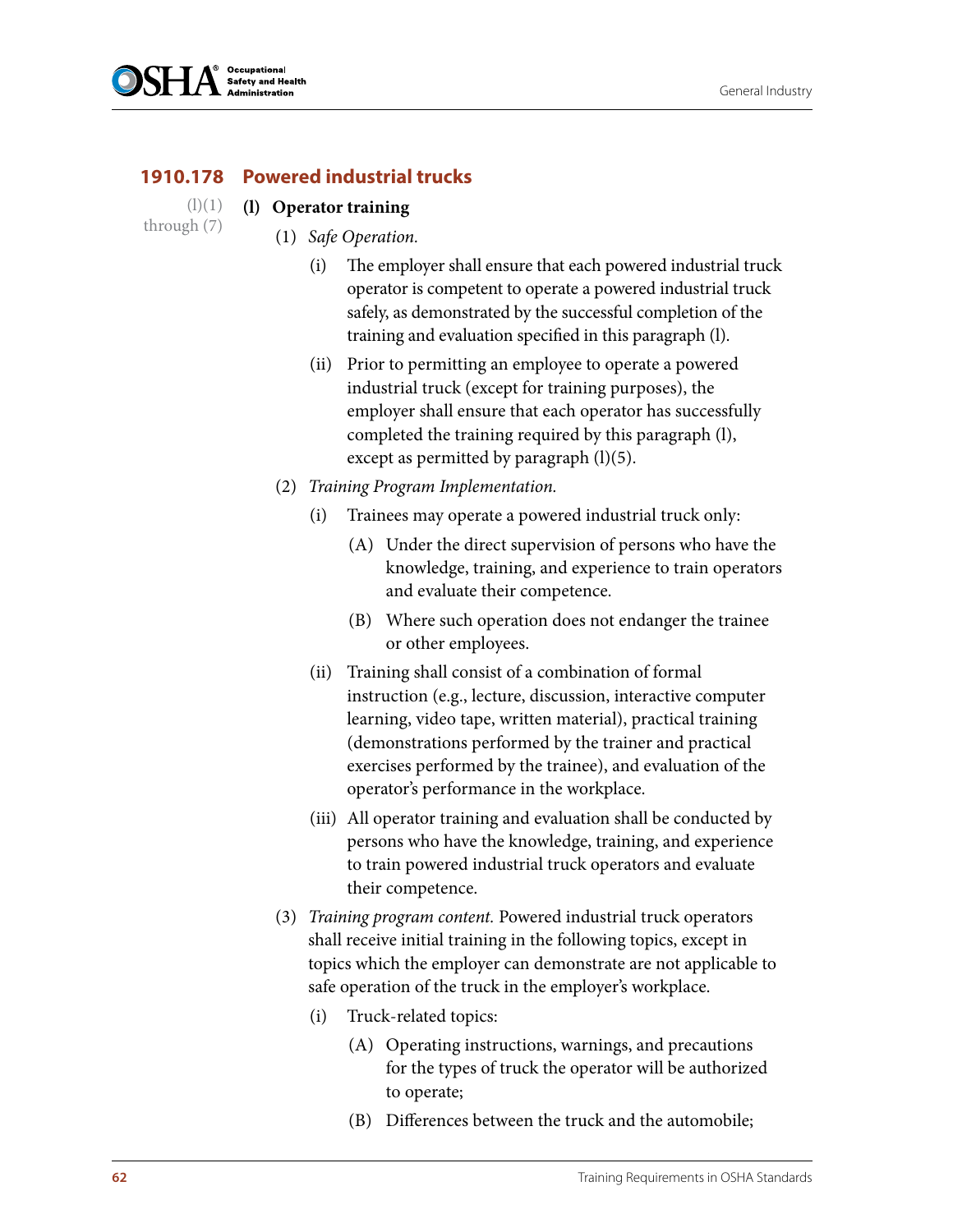

- (C) Truck controls and instrumentation: where they are located, what they do, and how they work;
- (D) Engine or motor operation;
- (E) Steering and maneuvering;
- (F) Visibility (including restrictions due to loading);
- (G) Fork and attachment adaptation, operation, and use limitations;
- (H) Vehicle capacity;
- (I) Vehicle stability;
- (J) Any vehicle inspection and maintenance that the operator will be required to perform;
- (K) Refueling and/or charging and recharging of batteries;
- (L) Operating limitations;
- (M) Any other operating instructions, warnings, or precautions listed in the operator's manual for the types of vehicle that the employee is being trained to operate.
- (ii) Workplace-related topics:
	- (A) Surface conditions where the vehicle will be operated;
	- (B) Composition of loads to be carried and load stability;
	- (C) Load manipulation, stacking, and unstacking;
	- (D) Pedestrian traffic in areas where the vehicle will be operated;
	- (E) Narrow aisles and other restricted places where the vehicle will be operated;
	- (F) Hazardous (classified) locations where the vehicle will be operated;
	- (G) Ramps and other sloped surfaces that could affect the vehicle's stability;
	- (H) Closed environments and other areas where insufficient ventilation or poor vehicle maintenance could cause a buildup of carbon monoxide or diesel exhaust;
	- (I) Other unique or potentially hazardous environmental conditions in the workplace that could affect safe operation.
- (iii) The requirements of this section.